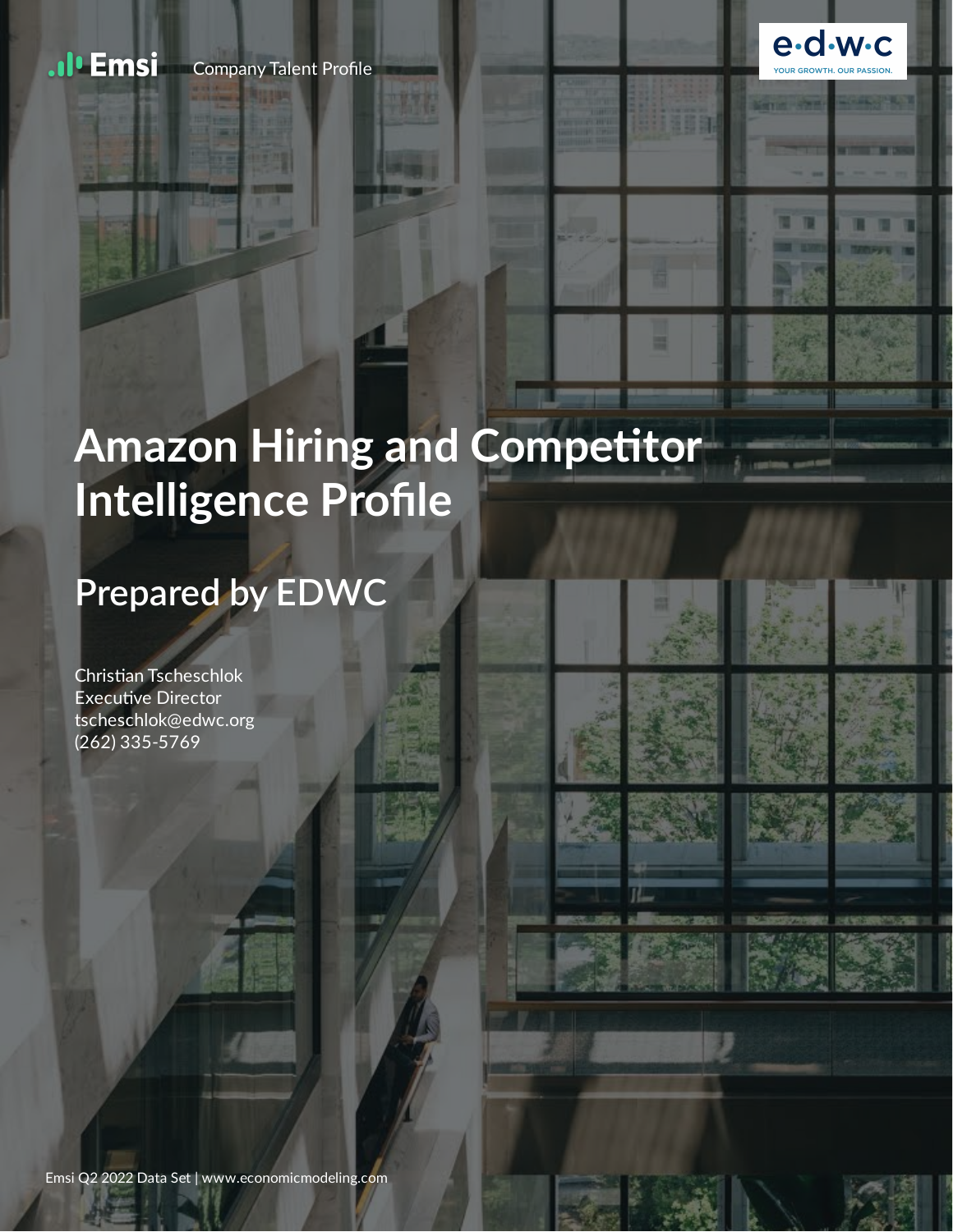



#### Contents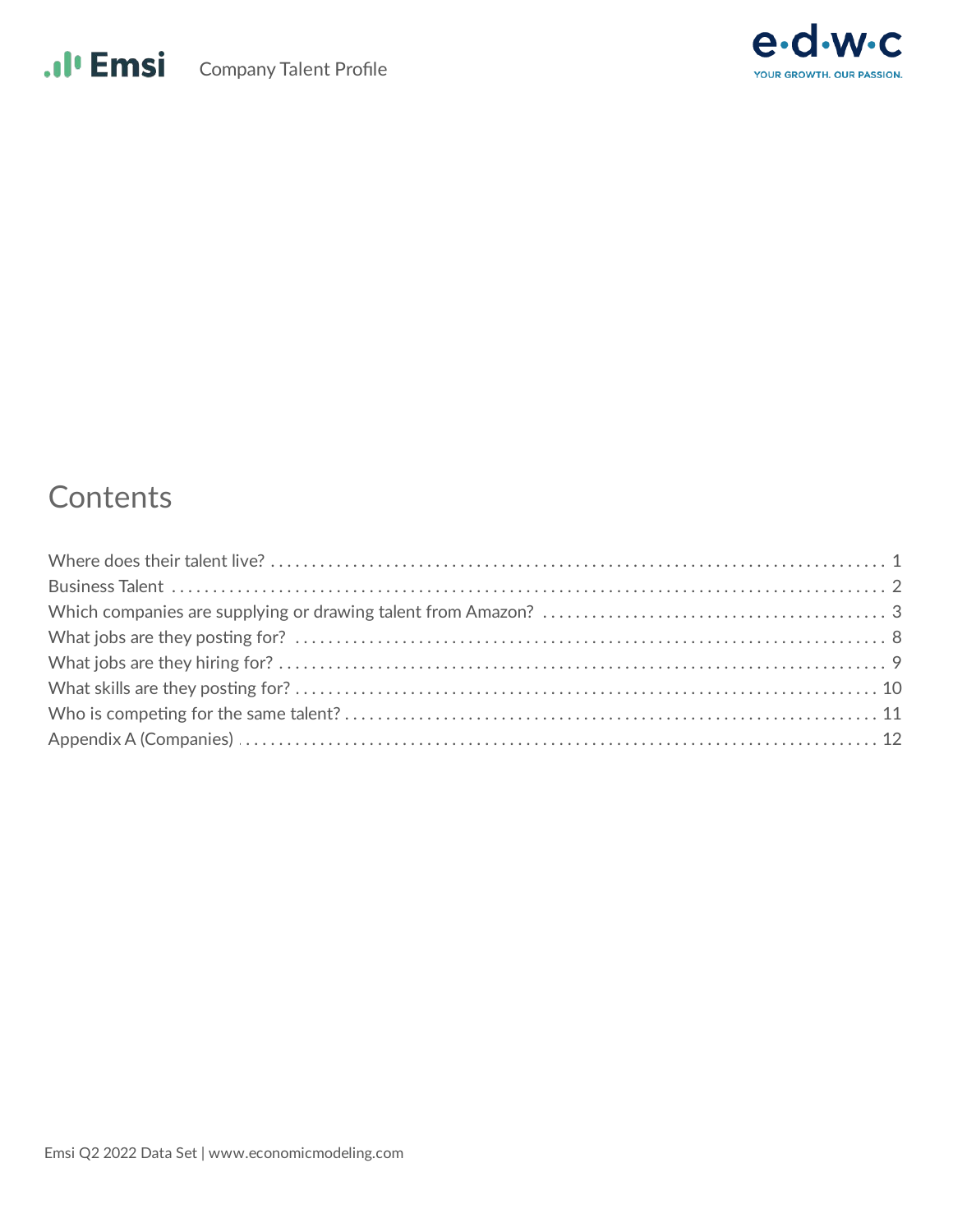



#### Where does their talent live?

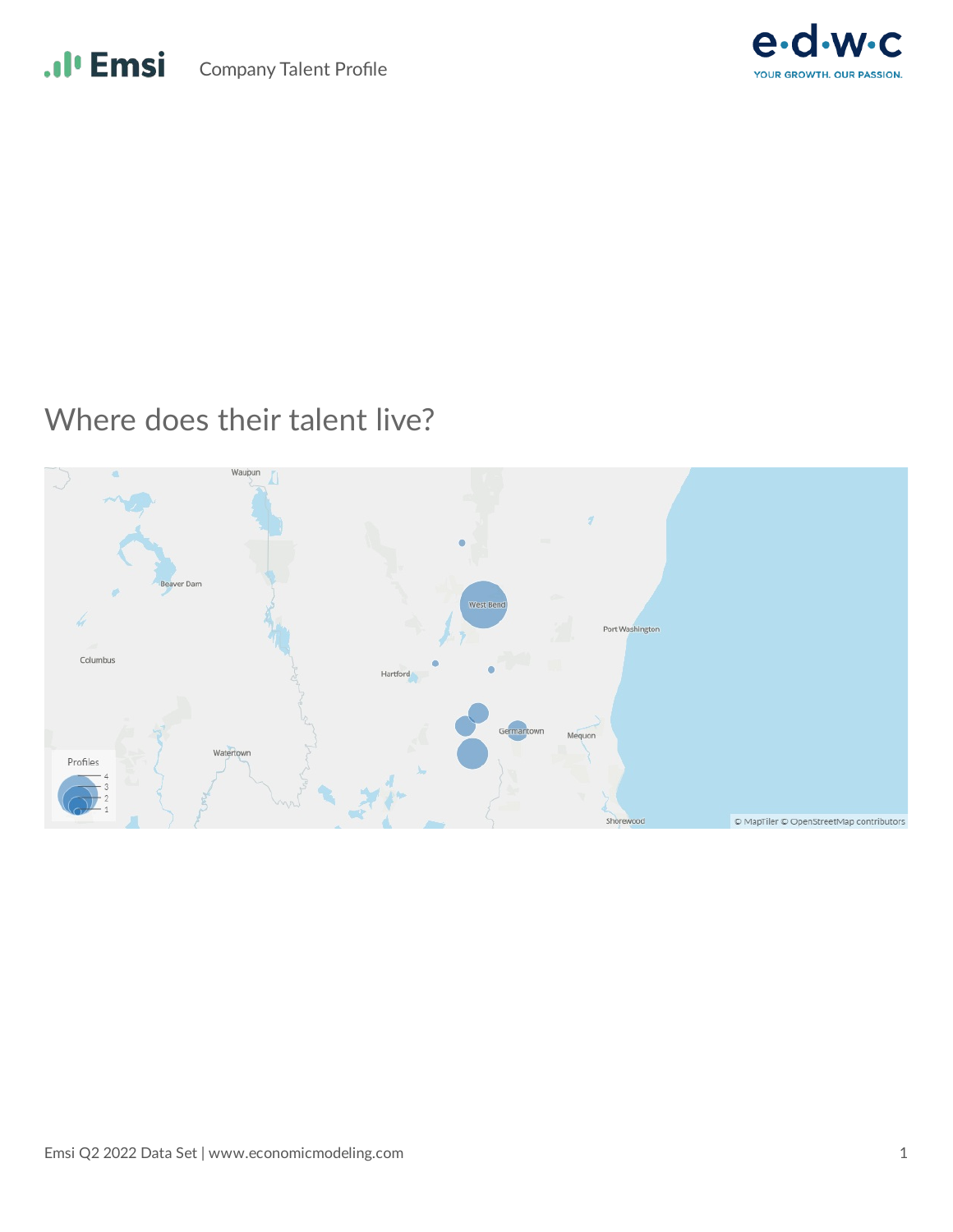

#### Business Talent

#### **Top Jobs vs Local Labor Market Supply & Demand**

By analyzing the online profiles of people who work at Amazon, we can identify the talent employed at this company and compare their needs against the dynamics of the local labor market.

| Occupation                                                                                                                            | Company<br><b>Profiles</b> | Company<br><b>Postings</b> | Local<br>Job<br>Supply | Local<br>Posting<br>Demand | Local<br><b>Graduates</b> | Local<br>Median<br>Hourly<br><b>Earnings</b> |
|---------------------------------------------------------------------------------------------------------------------------------------|----------------------------|----------------------------|------------------------|----------------------------|---------------------------|----------------------------------------------|
| <b>Stockers and Order Fillers</b>                                                                                                     | 4                          | $\Omega -$                 | 1,138 $\uparrow$       | $24 \cdot$                 | $0 -$                     | $$11.28$ ↑                                   |
| Secretaries and Administrative<br>Assistants, Except Legal, Medical, and<br>Executive                                                 | 3                          | $0 -$                      | 542 $\triangleleft$    | 14 $\uparrow$              | $0 -$                     | $$17.75$ ↑                                   |
| <b>General and Operations Managers</b>                                                                                                | $\overline{2}$             | $0 -$                      | 676 $\uparrow$         | $21 \triangleleft$         | $0 -$                     | $$59.29$ ↑                                   |
| Personal Service Managers, All Other;<br><b>Entertainment and Recreation</b><br>Managers, Except Gambling; and<br>Managers, All Other | $\overline{2}$             | $\Omega -$                 | 338 $\uparrow$         | $22$ $\uparrow$            | $0 -$                     | \$32.38 $\uparrow$                           |
| Computer and Information Systems<br>Managers                                                                                          | 1                          | $0 -$                      | $92$ $\uparrow$        | $4 \spadesuit$             | $0 -$                     | $$57.82$ ↑                                   |
| Property, Real Estate, and Community<br><b>Association Managers</b>                                                                   | $\mathbf{1}$               | $0 -$                      | 41 $\uparrow$          | $0\blacktriangleleft$      | $\overline{0}$<br>$\sim$  | \$27.06 $\uparrow$                           |
| Demonstrators and Product Promoters                                                                                                   | $\mathbf{1}$               | $0 -$                      | $36$ $\uparrow$        | $4 -$                      | $0 -$                     | $$13.16$ $\downarrow$                        |
| Maintenance and Repair Workers,<br>General                                                                                            | $\mathbf{1}$               | $\Omega -$                 | 652 $\uparrow$         | 35 $\uparrow$              | $0 -$                     | $$19.51$ ↑                                   |
| First-Line Supervisors of Production and<br><b>Operating Workers</b>                                                                  | $\mathbf{1}$               | $\Omega -$                 | $756$ $\uparrow$       | 16 $\frac{1}{2}$           | $0 -$                     | \$29.56 $\uparrow$                           |
| <b>Light Truck Drivers</b>                                                                                                            | $\mathbf{1}$               | $\Omega$ $-$               | 343 $\uparrow$         | 14 $\uparrow$              | $0 -$                     | $$14.73$ ↑                                   |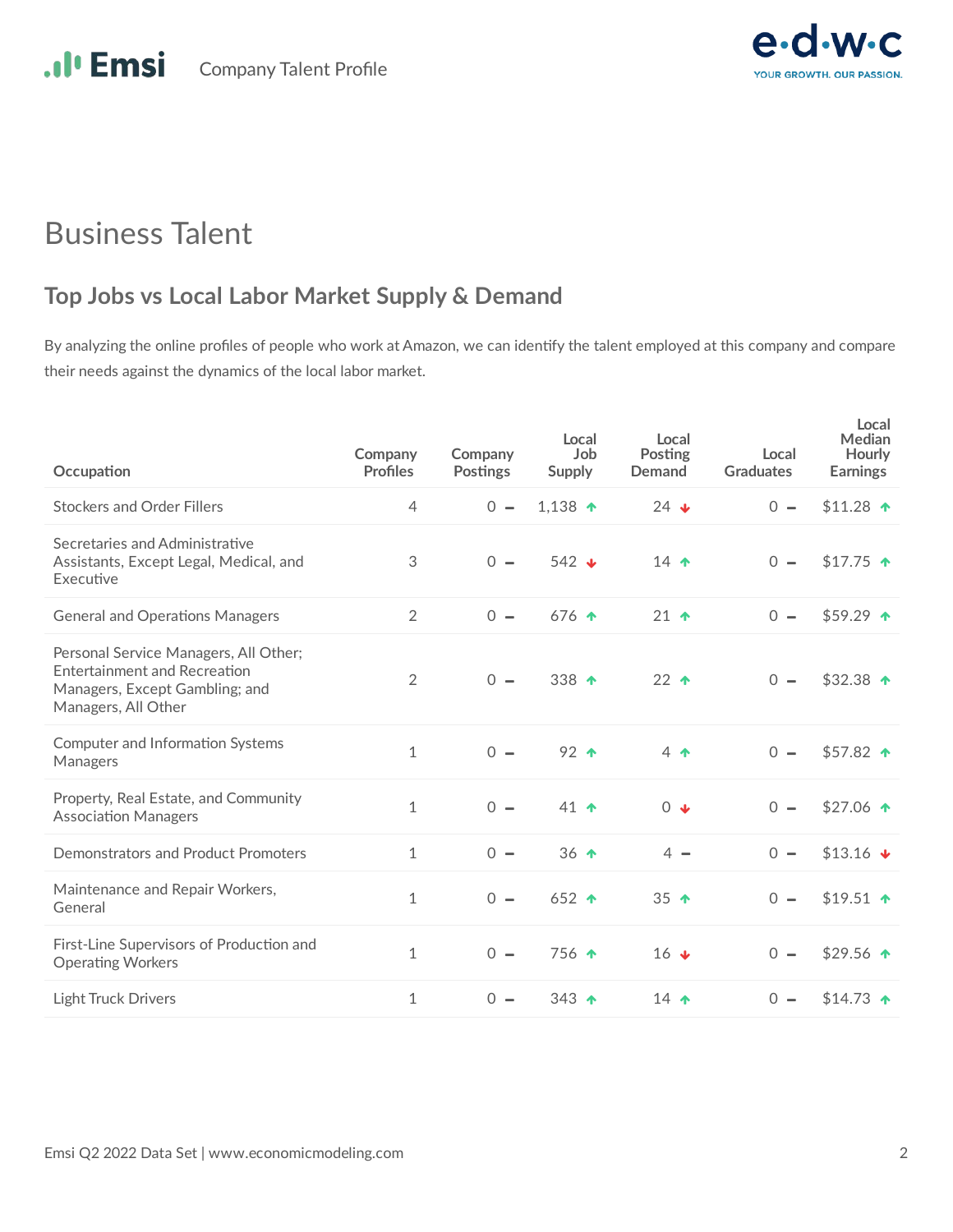

# Which companies are supplying or drawing talent from Amazon?

#### **Employee Gain and Drain**

The table below analyzes the profiles of past and current employees at Amazon. The left column shows job transitions from other companies to Amazon. The right column shows job transitions from Amazon to other companies.

Please note, results are only available at the national level.

The following represents the job transitions of Amazon employees in the United States over the last five years:



| <b>Top Previous Employers</b> | <b>Transitions</b> |
|-------------------------------|--------------------|
| Amazon Web Services           | 2,812              |
| Microsoft                     | 2,447              |
| Target                        | 1.787              |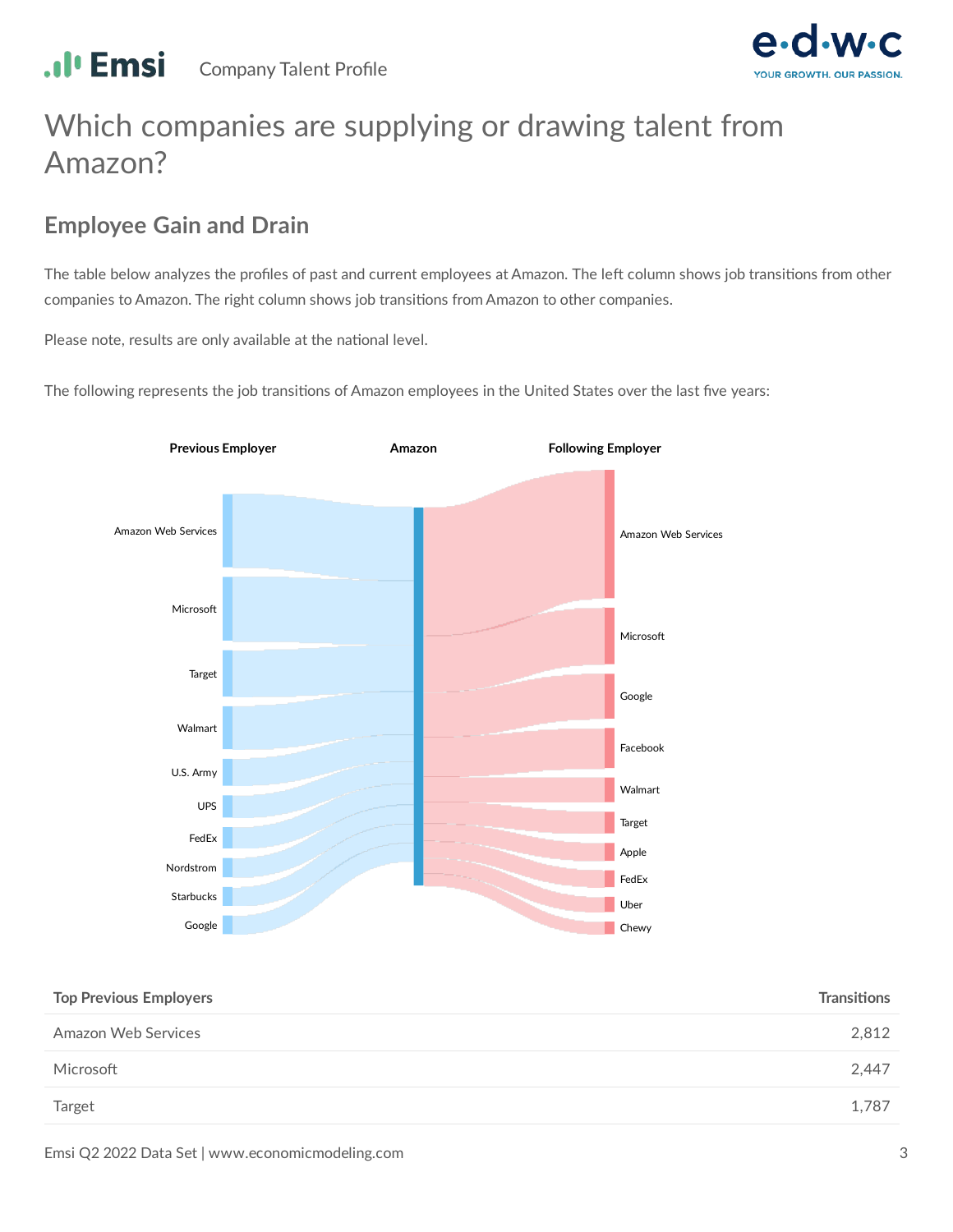

| <b>Top Previous Employers</b>  | <b>Transitions</b> |
|--------------------------------|--------------------|
| Walmart                        | 1,647              |
| U.S. Army                      | 1,036              |
| <b>UPS</b>                     | 853                |
| FedEx                          | 817                |
| Nordstrom                      | 743                |
| Starbucks                      | 730                |
| Google                         | 714                |
| Apple                          | 682                |
| Uber                           | 681                |
| The Home Depot                 | 631                |
| Boeing                         | 618                |
| Macy's                         | 500                |
| Deloitte                       | 499                |
| Lowe's                         | 489                |
| Facebook                       | 459                |
| Disney                         | 451                |
| <b>IBM</b>                     | 447                |
| Best Buy                       | 430                |
| United States Navy             | 419                |
| <b>United States Air Force</b> | 405                |
| Enterprise Rent-A-Car          | 392                |
| Intel                          | 392                |
| Expedia Group                  | 383                |
| Oracle                         | 377                |
| JPMorgan Chase                 | 366                |
| Verizon Communications         | 366                |
|                                |                    |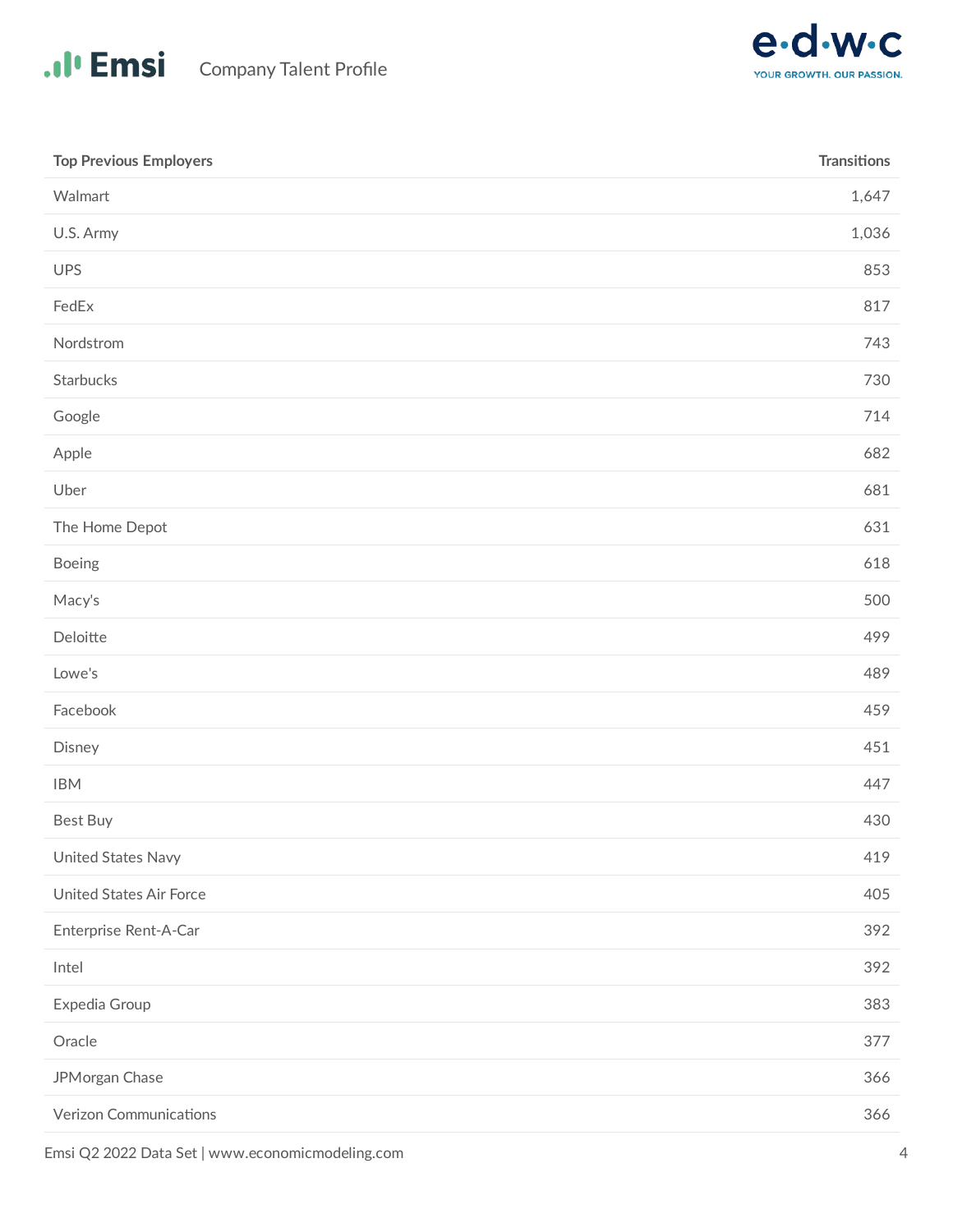

| <b>Top Previous Employers</b>  | <b>Transitions</b> |
|--------------------------------|--------------------|
| McDonald's                     | 365                |
| Capital One                    | 358                |
| T-Mobile                       | 358                |
| Kohl's                         | 335                |
| Cisco                          | 329                |
| Walgreens Boots Alliance       | 317                |
| Accenture                      | 316                |
| Att                            | 312                |
| <b>CVS Health</b>              | 309                |
| Doordash                       | 305                |
| Kroger                         | 302                |
| Lyft                           | 276                |
| United States Marine Corps     | 271                |
| Dell Technologies              | 261                |
| <b>Nike</b>                    | 259                |
| Wells Fargo                    | 252                |
| United States Postal Service   | 251                |
| Ernst & Young                  | 241                |
| PepsiCo                        | 241                |
| Infosys                        | 240                |
| PricewaterhouseCoopers         | 234                |
| Wayfair                        | 233                |
| <b>Top Following Employers</b> | <b>Transitions</b> |
| Amazon Web Services            | 4,930              |
| Microsoft                      | 2,169              |
| Google                         | 1,714              |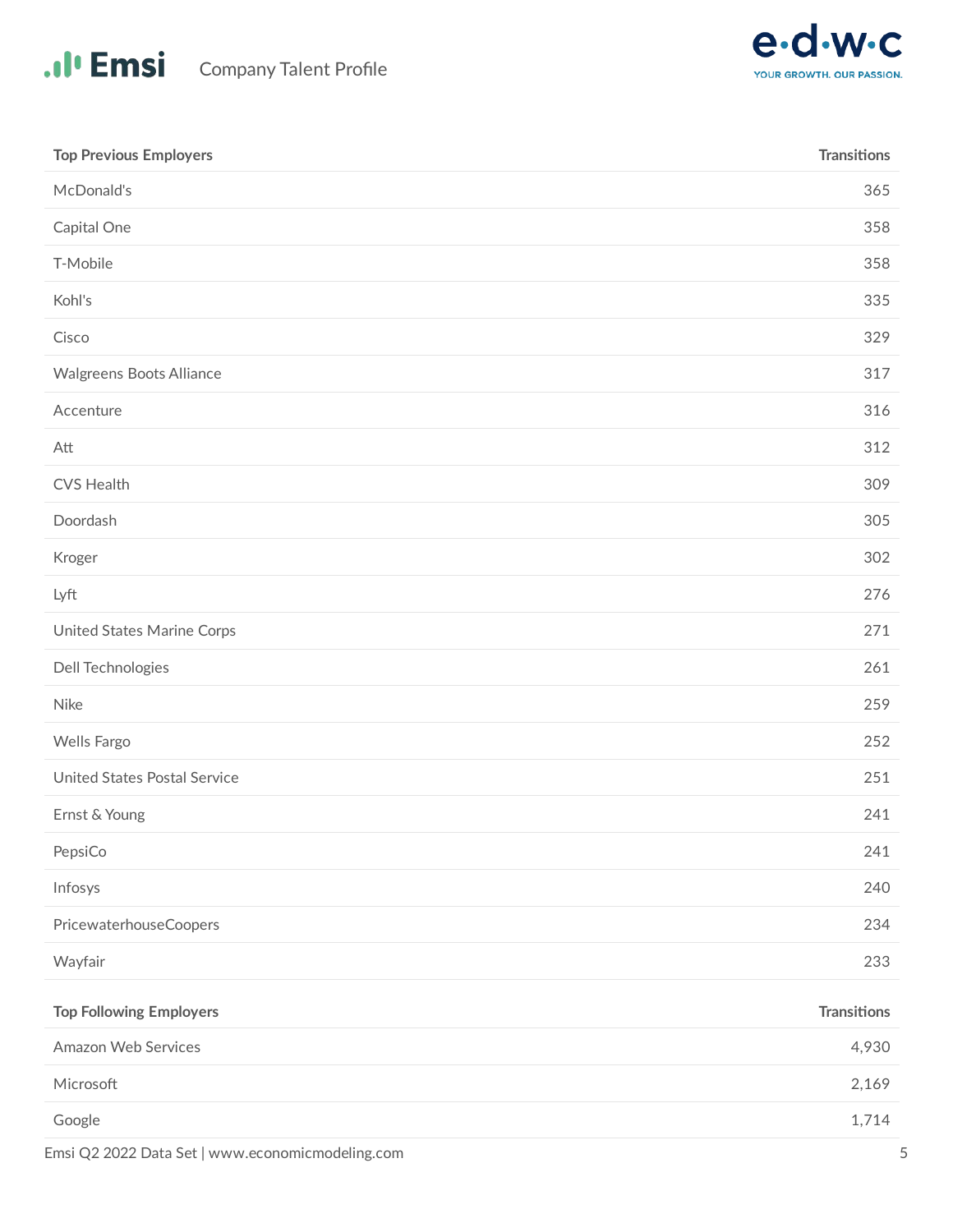

| <b>Top Following Employers</b> | <b>Transitions</b> |
|--------------------------------|--------------------|
| Facebook                       | 1,532              |
| Walmart                        | 946                |
| Target                         | 831                |
| Apple                          | 684                |
| FedEx                          | 643                |
| Uber                           | 588                |
| Chewy                          | 479                |
| UPS                            | 456                |
| U.S. Army                      | 408                |
| Doordash                       | 397                |
| Oracle                         | 397                |
| The Home Depot                 | 386                |
| Nordstrom                      | 342                |
| Starbucks                      | 335                |
| Lowe's                         | 296                |
| Tesla                          | 277                |
| Wayfair                        | 251                |
| Best Buy                       | 250                |
| Instacart                      | 249                |
| United States Postal Service   | 249                |
| Disney                         | 247                |
| Expedia Group                  | 244                |
| Netflix                        | 234                |
| Boeing                         | 226                |
| Lyft                           | 221                |
| T-Mobile                       | 219                |
|                                |                    |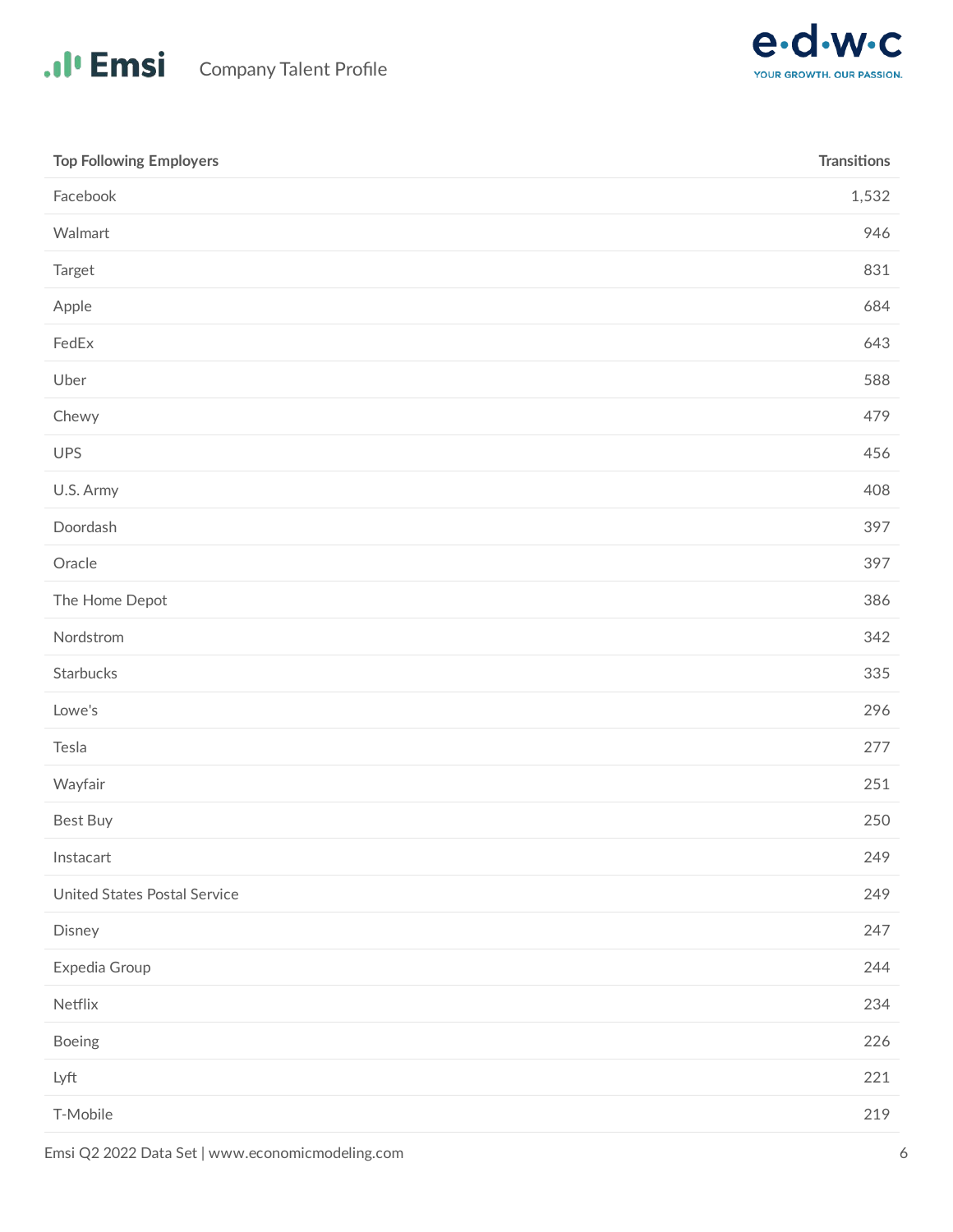

| <b>Top Following Employers</b> | <b>Transitions</b> |
|--------------------------------|--------------------|
| Macy's                         | 200                |
| Whole Foods                    | 197                |
| Att                            | 195                |
| Stripe                         | 188                |
| <b>Allied Universal</b>        | 187                |
| Zillow                         | 186                |
| Salesforce                     | 185                |
| United States Navy             | 185                |
| Deloitte                       | 184                |
| <b>United States Air Force</b> | 183                |
| CVS Health                     | 180                |
| JPMorgan Chase                 | 175                |
| LinkedIn                       | 173                |
| Accenture                      | 171                |
| Snap                           | 168                |
| Walgreens Boots Alliance       | 168                |
| <b>Nike</b>                    | 162                |
| Spectrum                       | 159                |
| Wells Fargo                    | 154                |
| McDonald's                     | 147                |
| Enterprise Rent-A-Car          | 142                |
| <b>IBM</b>                     | 142                |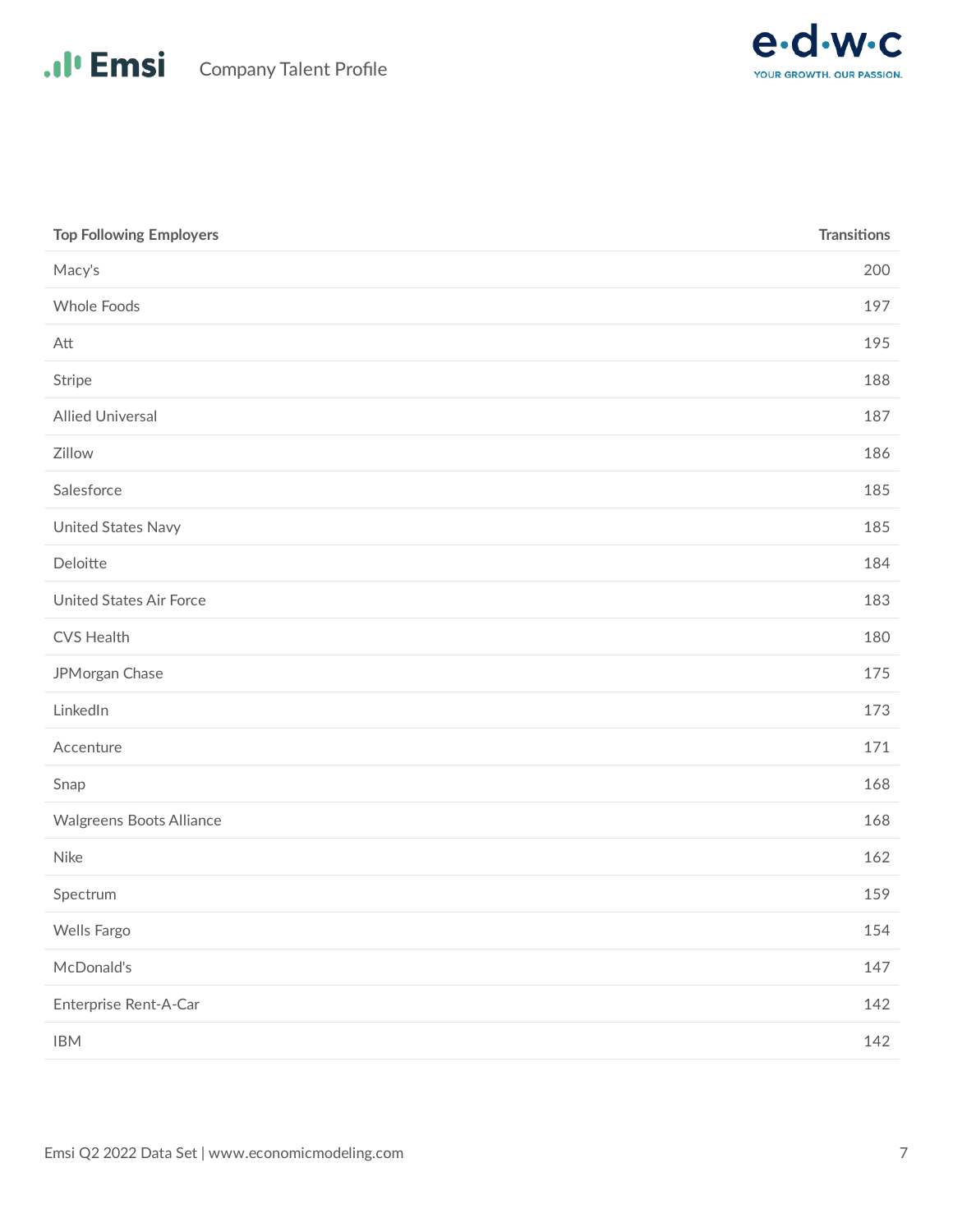



#### What jobs are they posting for?

#### **Job Postings Overview for All Job Types at Amazon**



**191 Unique Postings** 

The typical company in this region posted 11 jobs (May 2021 - Apr 2022).

**85% Postings Decrease** 

8% Decrease in the Regional Average for Your Selected Job Types (May 2021 - Oct 2021 compared to Nov 2021 - Apr 2022)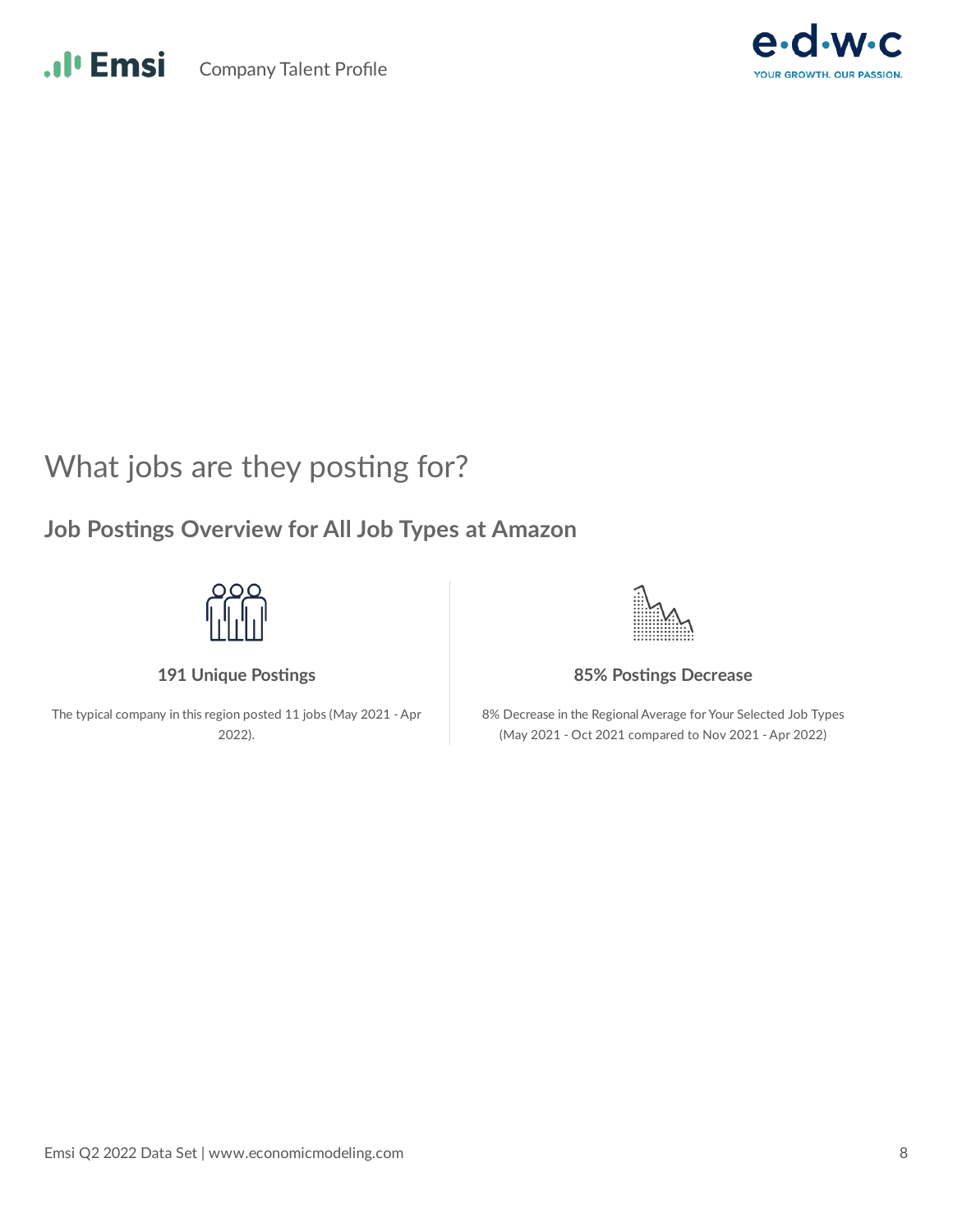

# What jobs are they hiring for?

#### **Job Postings Trend by Quarter**

The chart below captures the postings trend for the 3 job types sought by Amazon. Unlike profiles which represent the status quo within a company, postings are more aspirational and help us understand where an employer wants to be in the future.

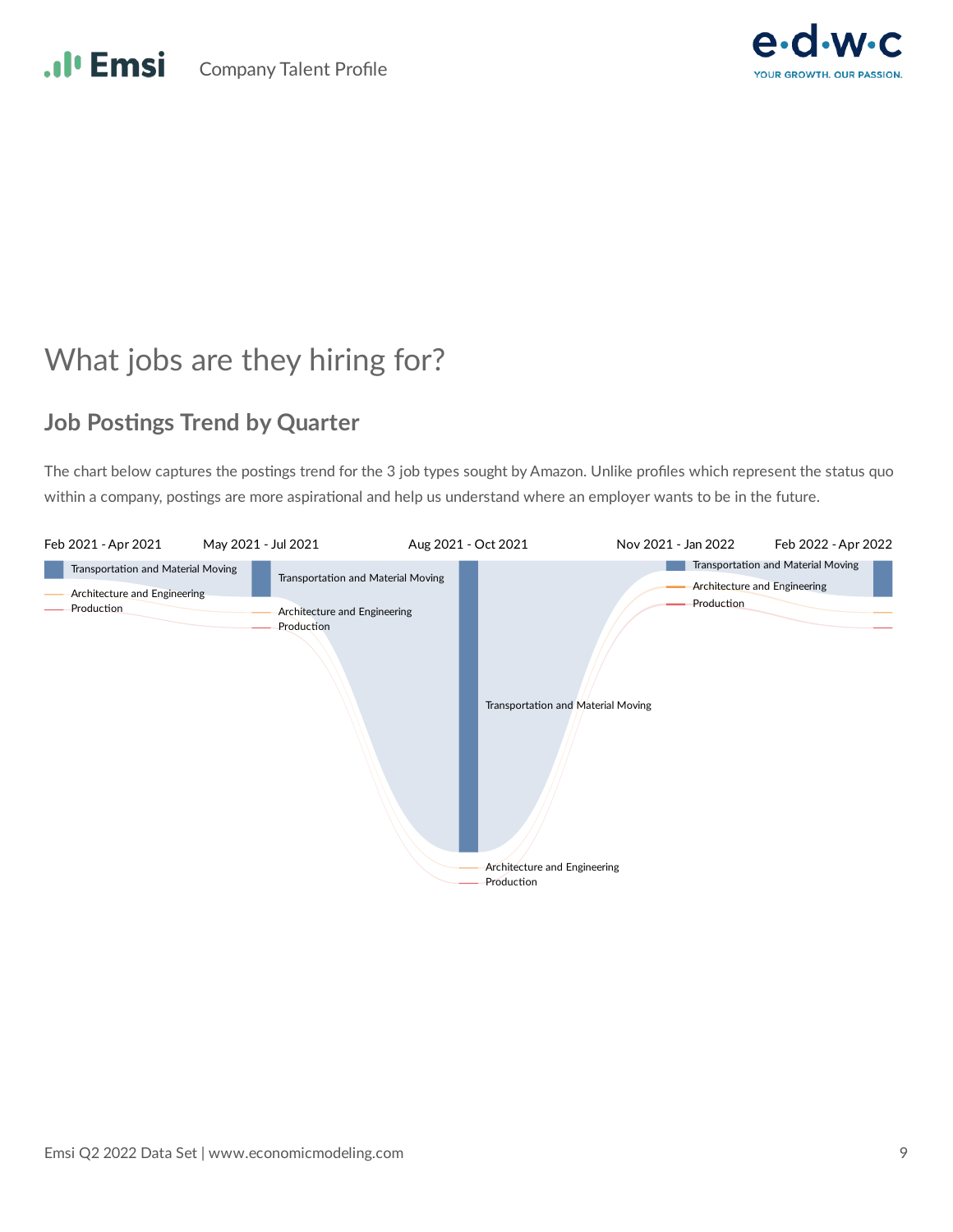

#### What skills are they posting for?

#### **Top 15 Skills for All Job Types Sought by Amazon by Quarter**

Skills help us understand not only where a company is trying to go, but how they intend to get there.

| Feb 2021 - Apr 2021                                         | May 2021 - Jul 2021 |                                                | Aug 2021 - Oct 2021 |                                                | Nov 2021 - Jan 2022 |                                 | Feb 2022 - Apr 2022                |
|-------------------------------------------------------------|---------------------|------------------------------------------------|---------------------|------------------------------------------------|---------------------|---------------------------------|------------------------------------|
| Warehousing                                                 |                     | Warehousing                                    |                     |                                                |                     | <b>Customer Demand Planning</b> |                                    |
| Package Sorting                                             |                     |                                                |                     |                                                |                     | <b>Operations Management</b>    |                                    |
| <b>Customer Demand Planning</b>                             |                     | Package Sorting                                |                     |                                                |                     | <b>Voltage Testers</b>          |                                    |
| <b>Operations Management</b>                                |                     | <b>Customer Demand Planning</b>                |                     | Warehousing                                    |                     | <b>Truck Driving</b>            |                                    |
| Palletizing                                                 |                     | <b>Operations Management</b>                   |                     |                                                |                     | - Riveting                      |                                    |
| Package Delivery                                            |                     | Palletizing                                    |                     |                                                |                     | <b>Customer Support</b>         |                                    |
| <b>Forklift Truck</b><br>Powered Industrial Truck (PIT) Ope |                     | Package Delivery                               |                     |                                                |                     | Warehousing                     |                                    |
| <b>Print Production</b>                                     |                     | <b>Forklift Truck</b>                          |                     |                                                |                     | Package Sorting                 |                                    |
| <b>Folding Machines</b>                                     |                     | Powered Industrial Truck (PIT) Ope             |                     |                                                |                     | Palletizing                     |                                    |
| Machinery                                                   |                     | <b>Print Production</b>                        |                     | <b>Customer Demand Planning</b>                |                     | Package Delivery                |                                    |
| <b>Voltage Testers</b>                                      |                     | <b>Folding Machines</b>                        |                     |                                                |                     | <b>Forklift Truck</b>           |                                    |
| <b>Truck Driving</b>                                        |                     | Machinery                                      |                     |                                                |                     | <b>Print Production</b>         | Powered Industrial Truck (PIT) Ope |
| <b>Customer Support</b>                                     |                     | <b>Voltage Testers</b><br><b>Truck Driving</b> |                     |                                                |                     | <b>Folding Machines</b>         |                                    |
| <b>Riveting</b>                                             |                     | <b>Customer Support</b>                        |                     |                                                |                     | Machinery                       |                                    |
|                                                             |                     | Riveting                                       |                     |                                                |                     |                                 |                                    |
|                                                             |                     |                                                |                     | <b>Operations Management</b>                   |                     |                                 |                                    |
|                                                             |                     |                                                |                     |                                                |                     |                                 |                                    |
|                                                             |                     |                                                |                     |                                                |                     |                                 |                                    |
|                                                             |                     |                                                |                     |                                                |                     |                                 |                                    |
|                                                             |                     |                                                |                     |                                                |                     |                                 |                                    |
|                                                             |                     |                                                |                     | Package Sorting                                |                     |                                 |                                    |
|                                                             |                     |                                                |                     |                                                |                     |                                 |                                    |
|                                                             |                     |                                                |                     | <b>Package Delivery</b>                        |                     |                                 |                                    |
|                                                             |                     |                                                |                     | Palletizing                                    |                     |                                 |                                    |
|                                                             |                     |                                                |                     | <b>Forklift Truck</b>                          |                     |                                 |                                    |
|                                                             |                     |                                                |                     | Powered Industrial Truck (PIT) Ope             |                     |                                 |                                    |
|                                                             |                     |                                                |                     | <b>Print Production</b>                        |                     |                                 |                                    |
|                                                             |                     |                                                |                     | <b>Folding Machines</b>                        |                     |                                 |                                    |
|                                                             |                     |                                                |                     | Machinery                                      |                     |                                 |                                    |
|                                                             |                     |                                                |                     | <b>Voltage Testers</b><br><b>Truck Driving</b> |                     |                                 |                                    |
|                                                             |                     |                                                |                     | Customer Support                               |                     |                                 |                                    |
|                                                             |                     |                                                |                     | Riveting                                       |                     |                                 |                                    |
|                                                             |                     |                                                |                     |                                                |                     |                                 |                                    |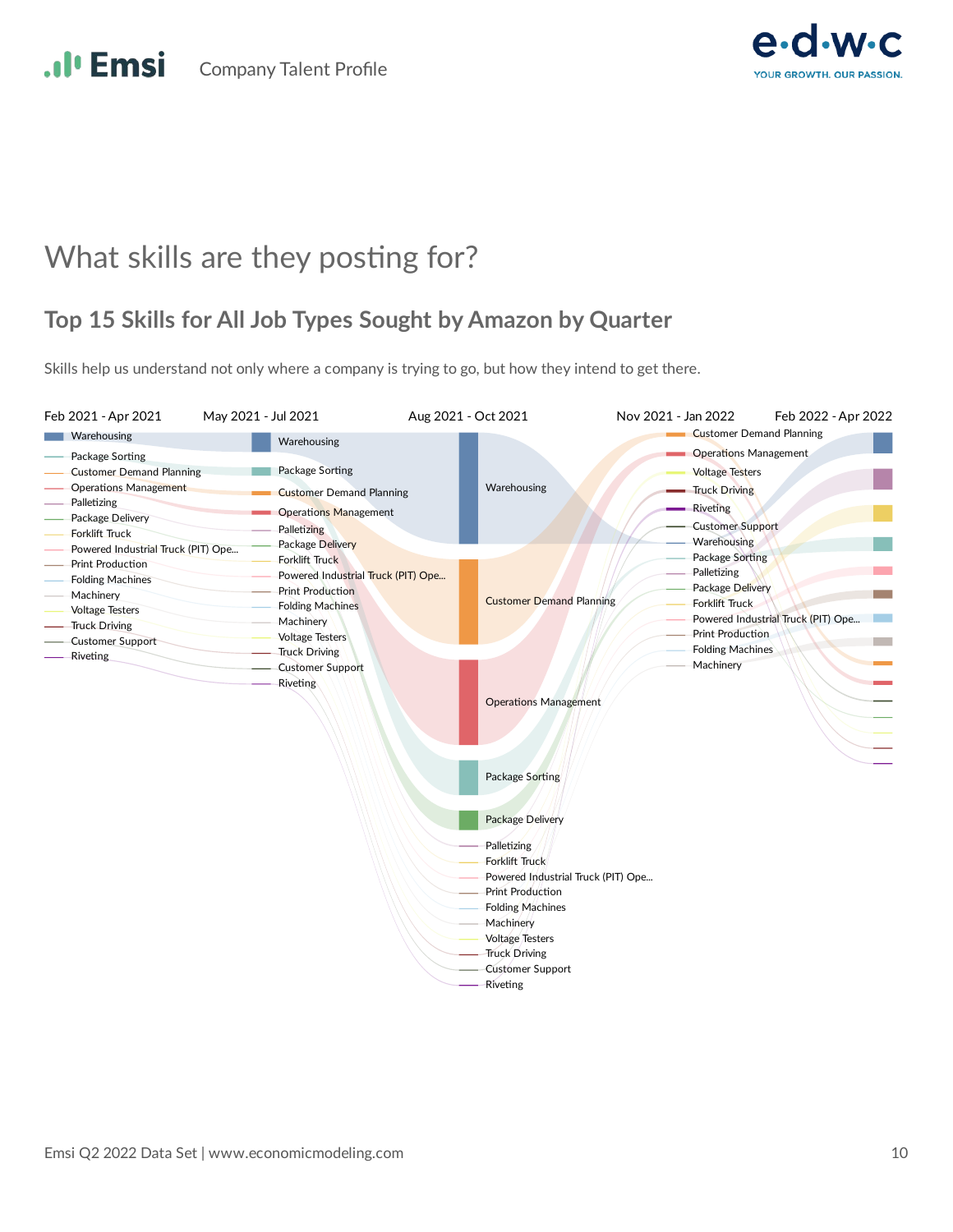

#### Who is competing for the same talent?

#### **Hiring Trends for the Top 15 Companies Seeking the Same Talent by Quarter**

Competitors data helps us understand specific companies (excluding staffing) actively looking for the same candidates.